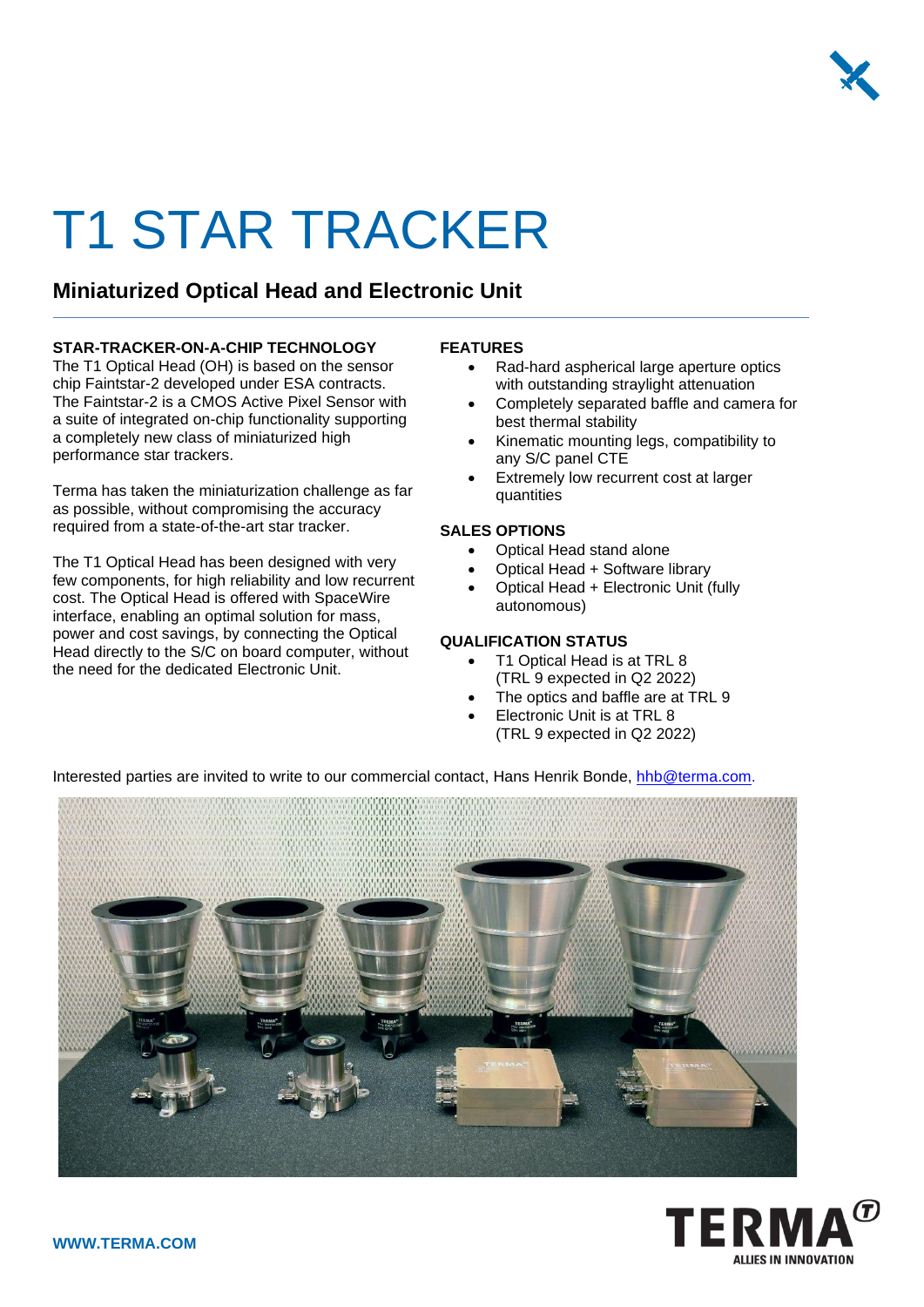## Miniaturized Optical Head and Electronic Unit



| <b>Optical Head</b>                                                       | T <sub>1</sub>                                                                                   |  |  |
|---------------------------------------------------------------------------|--------------------------------------------------------------------------------------------------|--|--|
| Accuracy                                                                  | See next page                                                                                    |  |  |
| Power consumption                                                         | 0.8 W                                                                                            |  |  |
| Interface CMD/Data                                                        | SpaceWire, 80 MHz                                                                                |  |  |
| Maximum Update Rate                                                       | 10 Hz                                                                                            |  |  |
| <b>APS Resolution</b>                                                     | 1024 x 1024                                                                                      |  |  |
| <b>Camera Head Mass</b>                                                   | 310 g                                                                                            |  |  |
| <b>Optical Head Dimension</b>                                             | Footprint Ø92 mm<br>Height 68 mm                                                                 |  |  |
| <b>Straylight Baffle Options</b><br>(SEA, Dimension, Mass)                | 30 deg, Ø125 mm, total OH height 165 mm, 230 g<br>26 deg, Ø155 mm, total OH height 213 mm, 315 g |  |  |
| Supply Voltage                                                            | 5.0 V                                                                                            |  |  |
| <b>Operating Temperature</b>                                              | -40 °C to +30 °C (full performance)<br>+30 °C to +50 °C (reduced performance)                    |  |  |
| <b>Survival Temperature</b>                                               | -40 °C to +70 °C                                                                                 |  |  |
| Lifetime                                                                  | 12 years in LEO @ 1000km<br>15 years in GEO                                                      |  |  |
| Lenses                                                                    | Aspherical, radiation hard glasses                                                               |  |  |
| <b>Field of View</b>                                                      | 20 deg circular, full moon accepted in FOV                                                       |  |  |
| Failure rate in FITS (10e-9 failure/hour)                                 | 60 @ 35 °C                                                                                       |  |  |
| <b>Electronic Unit</b>                                                    |                                                                                                  |  |  |
| Architecture                                                              | LEON3-FT                                                                                         |  |  |
| <b>Dimensions</b>                                                         | 100 x 100 x 40 mm3                                                                               |  |  |
| Mass                                                                      | 450 g                                                                                            |  |  |
| Power consumption excl. OH                                                | 2.5W                                                                                             |  |  |
| <b>Supply Voltage</b>                                                     | Redundant +28 V (20 V to 36 V)                                                                   |  |  |
| Spacecraft Interface (TC/TM)                                              | Redundant SpaceWire or RS422                                                                     |  |  |
| Camera Head Interfaces                                                    | SpaceWire (maximum 2 OHs)                                                                        |  |  |
| <b>SAA &amp; SEU Tolerance</b><br>worst case GEO flux (25k protons/cm2/s) | Acquisition & tracking full performance                                                          |  |  |
| Slew Rate                                                                 | < 0.5 deg/sec full performance<br>< 3.0 deg/sec reduced performance                              |  |  |
| Acquisition time                                                          | < 10 s                                                                                           |  |  |
| Failure rate in FITS (10e-9 failure/hour)                                 | 323 @ 35 °C                                                                                      |  |  |

**T1 STAR TRACKER ACCURACY**

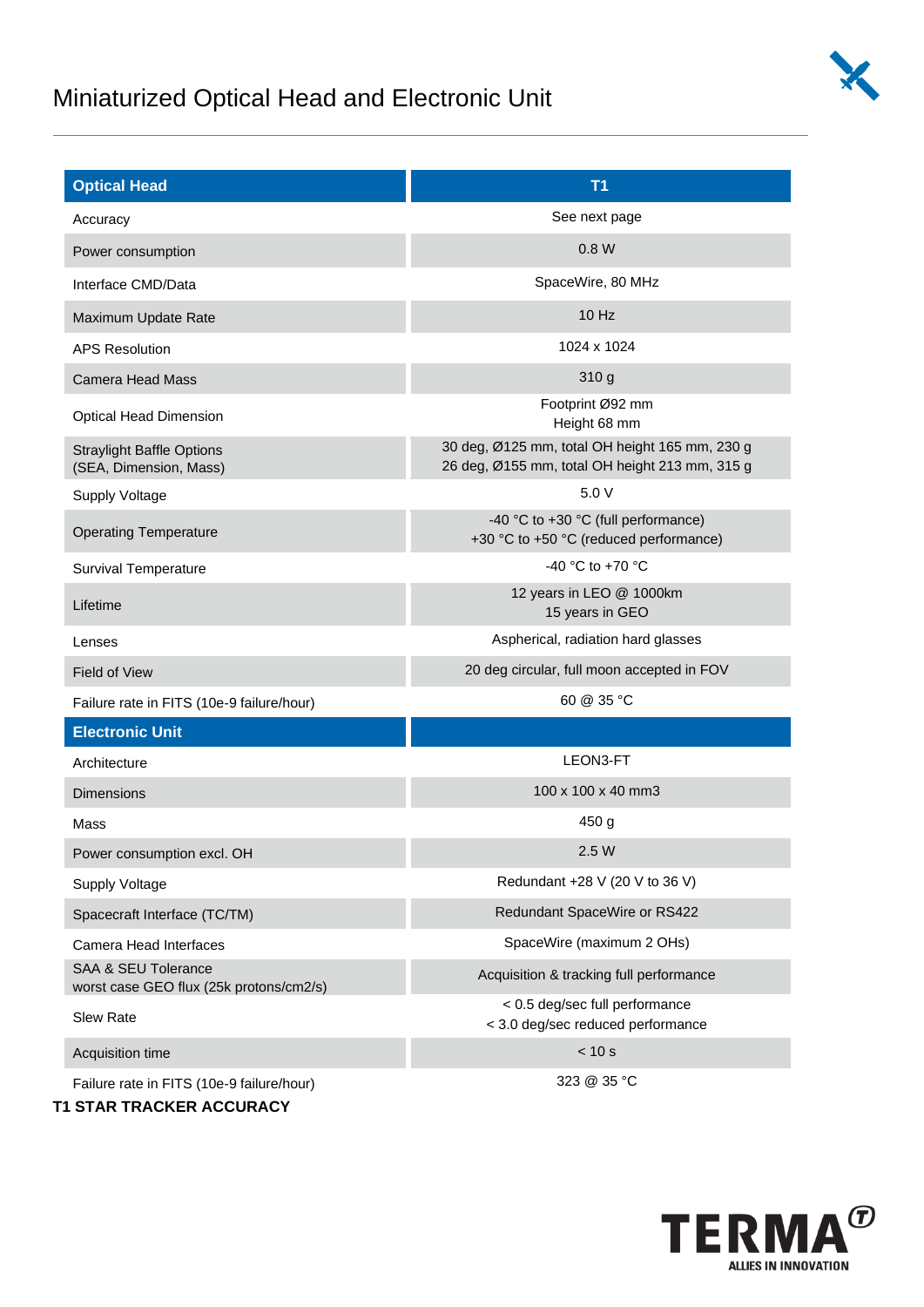

## Miniaturized Optical Head and Electronic Unit

| <b>Performance</b>                    |                | <b>BOL (EOL: 15 years GEO)</b> |                 |  |
|---------------------------------------|----------------|--------------------------------|-----------------|--|
| <b>Bias</b>                           | [arcsec] max   | 10                             |                 |  |
| <b>Thermal Stability</b>              | [arcsec/K] max | 0.1                            |                 |  |
| Spatial Error (FOV)                   | [arcsec] 3σ    | 2.1                            |                 |  |
| Spatial Error (Pixel)                 | [arcsec] 3o    | 1.3(1.7)                       |                 |  |
|                                       |                | $+30^{\circ}$ C                | $+50^{\circ}$ C |  |
| Temporal Noise (rate $< 0.5$ deg/sec) | [arcsec] 3o    | 1.7(2.2)                       | 6.7(9)          |  |
| Temporal Noise (rate $<$ 1.5 deg/sec) | [arcsec] 3o    | 5(6)                           | 20(26)          |  |
| Temporal Noise (rate < 3.0 deg/sec)   | [arcsec] 3o    | 18 (24)                        | 74 (95)         |  |

General remark: All parameters are quoted for normal to Line of Sight (LOS) directions. Along LOS values are a factor of 7 higher, except for the Bias and Thermal stability parameters.